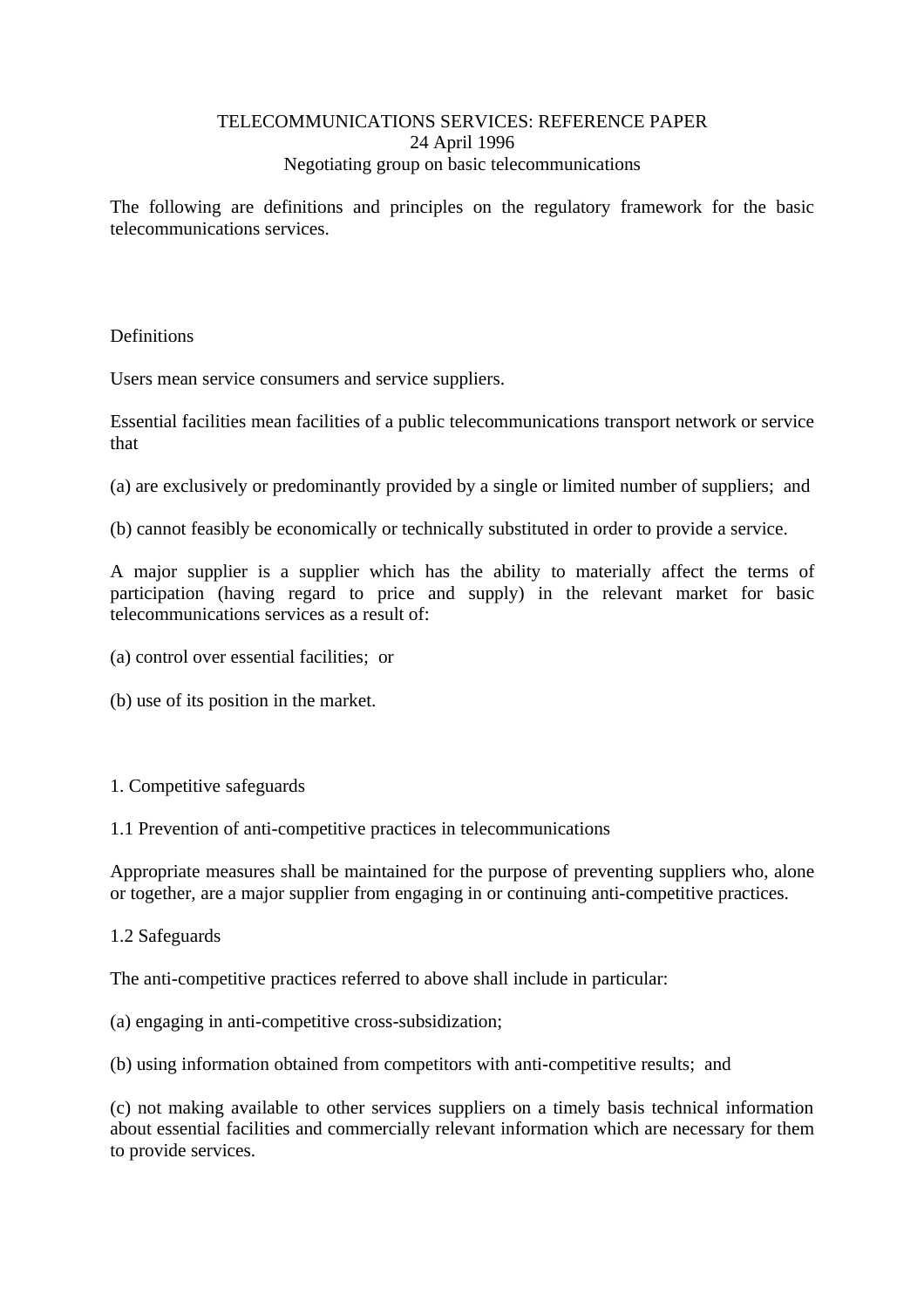## 2. Interconnection

2.1 This section applies to linking with suppliers providing public telecommunications transport networks or services in order to allow the users of one supplier to communicate with users of another supplier and to access services provided by another supplier, where specific commitments are undertaken.

#### 2.2 Interconnection to be ensured

Interconnection with a major supplier will be ensured at any technically feasible point in the network. Such interconnection is provided.

(a) under non-discriminatory terms, conditions (including technical standards and specifications) and rates and of a quality no less favourable than that provided for its own like services or for like services of non-affiliated service suppliers or for its subsidiaries or other affiliates;

(b) in a timely fashion, on terms, conditions (including technical standards and specifications) and cost-oriented rates that are transparent, reasonable, having regard to economic feasibility, and sufficiently unbundled so that the supplier need not pay for network components or facilities that it does not require for the service to be provided; and

(c) upon request, at points in addition to the network termination points offered to the majority of users, subject to charges that reflect the cost of construction of necessary additional facilities.

2.3 Public availability of the procedures for interconnection negotiations

The procedures applicable for interconnection to a major supplier will be made publicly available.

2.4 Transparency of interconnection arrangements

It is ensured that a major supplier will make publicly available either its interconnection agreements or a reference interconnection offer.

2.5 Interconnection: dispute settlement

A service supplier requesting interconnection with a major supplier will have recourse, either:

(a) at any time or

(b) after a reasonable period of time which has been made publicly known

to an independent domestic body, which may be a regulatory body as referred to in paragraph 5 below, to resolve disputes regarding appropriate terms, conditions and rates for interconnection within a reasonable period of time, to the extent that these have not been established previously.